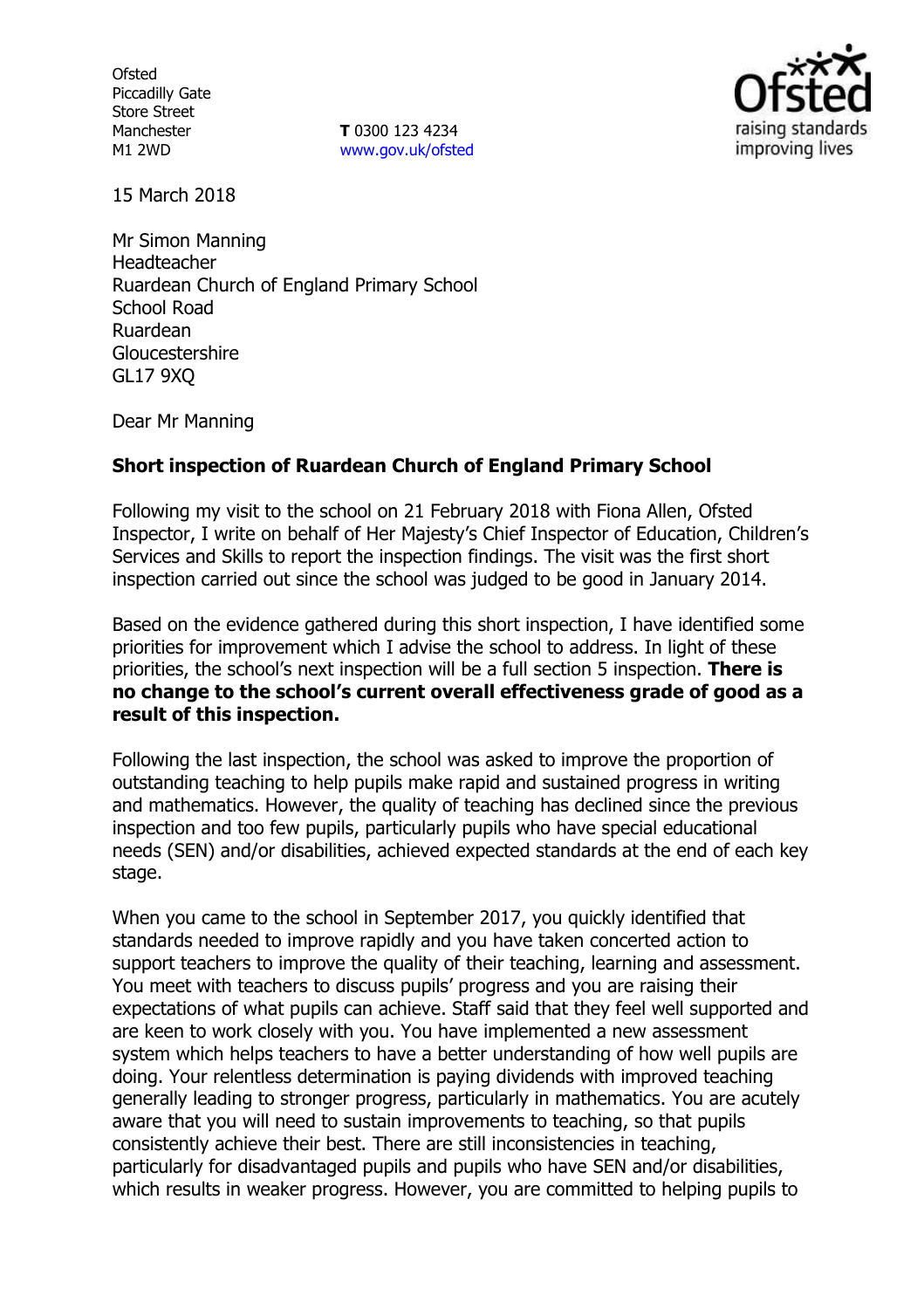

catch up by eliminating variations in the quality of teaching.

You have been proactive in getting to know your pupils and their families and this helps you to develop effective communication with them. Parents and carers speak highly of their regard for you and the emotional support the school provides for their children. Typical comments from parents include, 'The school has been amazing' and, 'Teachers have a committed, welcoming approach'. Parents also commented favourably on the improvements in their children's attitudes to learning due to the care and guidance provided in the communication and interaction centre. Pupils enjoy coming to school and are keen to learn. Adults form positive and caring relationships with pupils and, as a result, pupils feel valued and well supported.

Until relatively recently, governors have not had a secure understanding of pupils' achievement. However, you have taken swift action to raise their awareness of precisely what needs to improve and they are keen to support you in this. Governors are now beginning to ask the right questions to hold you and other leaders to account for the standards achieved. They recognise that they will need to develop the rigour of their monitoring to assure themselves that your actions are making a difference.

# **Safeguarding is effective.**

All adults at the school are committed to pupils' safety and well-being, which ensures that pupils are well cared for. You provide relevant training for staff, which helps them to understand that safeguarding is everybody's responsibility. You keep detailed, confidential records and swiftly make referrals to external agencies when pupils need extra help. You do not hesitate in escalating your concerns further when the need arises, which helps to assure yourself that families are receiving appropriate support. You regularly check the impact of your actions to help you determine if further support is needed.

Leaders check that adults are safe to work with pupils and record this information on the school's single central register. Several staff have been trained to administer first aid and medication if required. You undertake risk assessments to ensure that pupils are safe on trips and you carry out drills so that everyone understands the procedures in the event of an emergency.

Pupils confirmed that adults in the school look after them well and that they have someone to turn to if they have any worries or problems. Pupils said behaviour is mostly good and that, when it is not, adults quickly sort out any issues. Pupils understand how to stay safe when using the internet and the school council members proudly described how they recently led an internet safety day to raise pupils' awareness of how to keep safe online.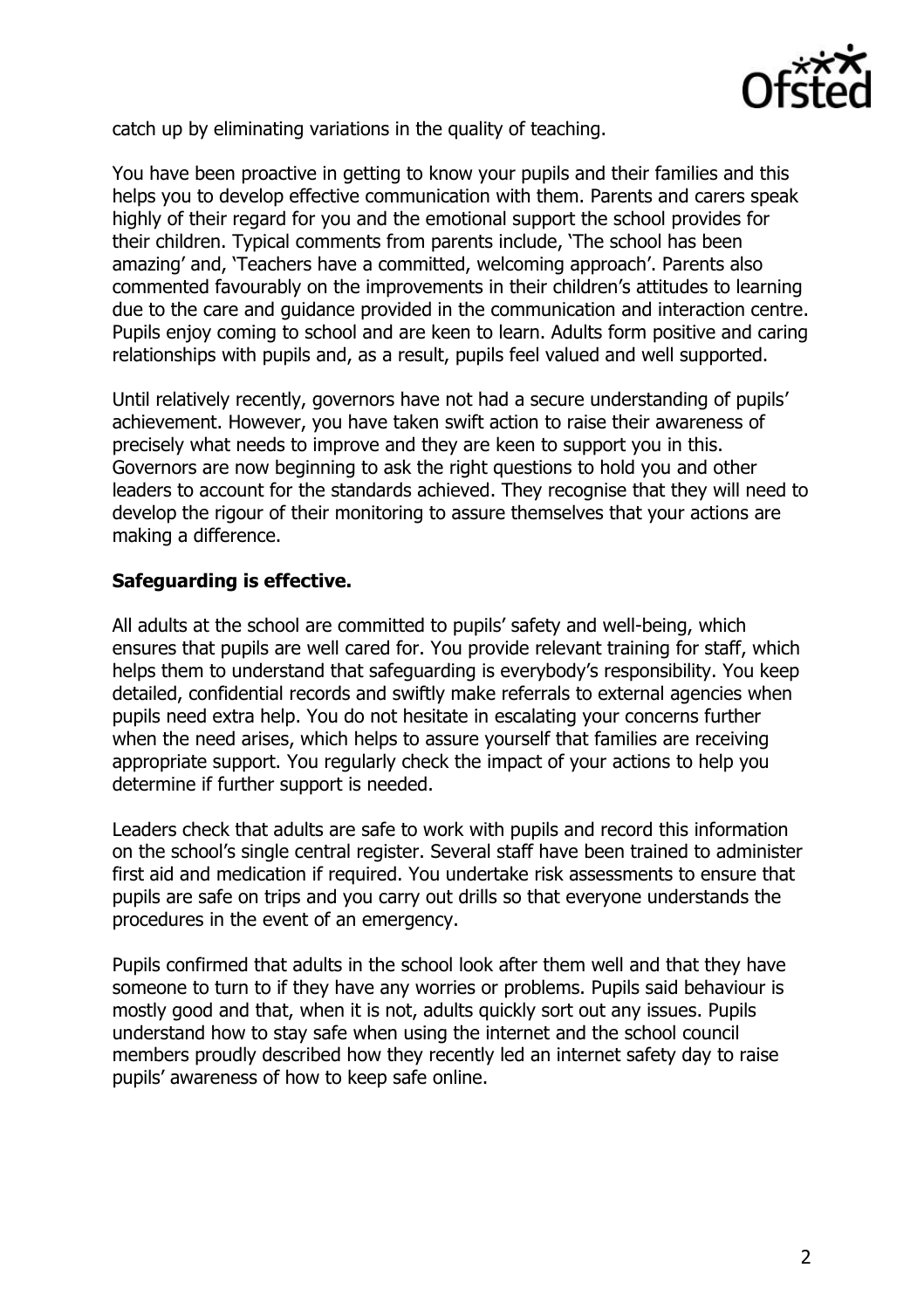

## **Inspection findings**

- We agreed that my first line of enguiry was to find out how well leaders are improving teaching in the early years and key stage 1, particularly in phonics. This is because, over time, the proportion of pupils achieving the standards expected of them at the end of each key stage has been considerably below that of pupils nationally. In addition, attainment in the phonics screening check at the end of Year 1 has improved, then declined. You use the benefit of your extensive experience of early years teaching to support the early years teacher to plan appropriate work to meet children's needs. As a result, all children currently in the early years are making effective progress. Improvements to teaching in key stage 1 are leading to strong progress in writing in Year 1 and in all subjects, particularly mathematics, in Year 2. The phonics training you provided for all infant teachers is improving the quality and consistency of phonics teaching. Consequently, pupils are now making better progress to secure their early reading skills.
- My second line of enquiry was to establish how well leaders support disadvantaged pupils and pupils who have SEN and/or disabilities. This is because, over time, too few pupils reach expected standards at the end of each key stage. Inspection activities revealed that adults who work in the 'Firs' communication and interaction centre use their good understanding of pupils' specific and complex needs to support pupils' emotional and social needs effectively. This helps pupils to apply themselves to their learning and several pupils make strong progress. However, across the school, teachers' expectations of what vulnerable pupils are capable of achieving are not consistently high enough. This means that teaching is not always sharply focused on meeting pupils' needs and, as a result, they do not make strong progress or achieve as well as they should.
- My third line of enquiry was to determine how effectively leaders are improving outcomes at key stage 2, because too few pupils achieve the standards expected of them. Pupils' books and your own recent assessment information reveal that improved teaching is having a positive impact on pupils' progress, particularly in mathematics. Higher proportions of pupils are now working at standards expected for their age. However, work that teachers set for pupils does not routinely take account of what pupils can already do or what they should be learning for their age. This hampers pupils' progress and restricts what they are able to achieve. In addition, subject leaders do not identify quickly enough when teaching needs to improve, which limits how well they can support teachers to help pupils make better progress.
- My final line of enquiry was to establish how well leaders and governors fulfil their safeguarding role with regard to reducing exclusions and improving attendance. You have revised the behaviour policy, which ensures that there is now a more consistent approach to the way that adults manage behaviour. Pupils understand the behaviour you expect from them and there have been no major behavioural issues since you started in post. Most pupils, parents and staff who expressed their views are satisfied with how pupils' behaviour is managed and confirm that when behaviour falls short of your expectations, it is swiftly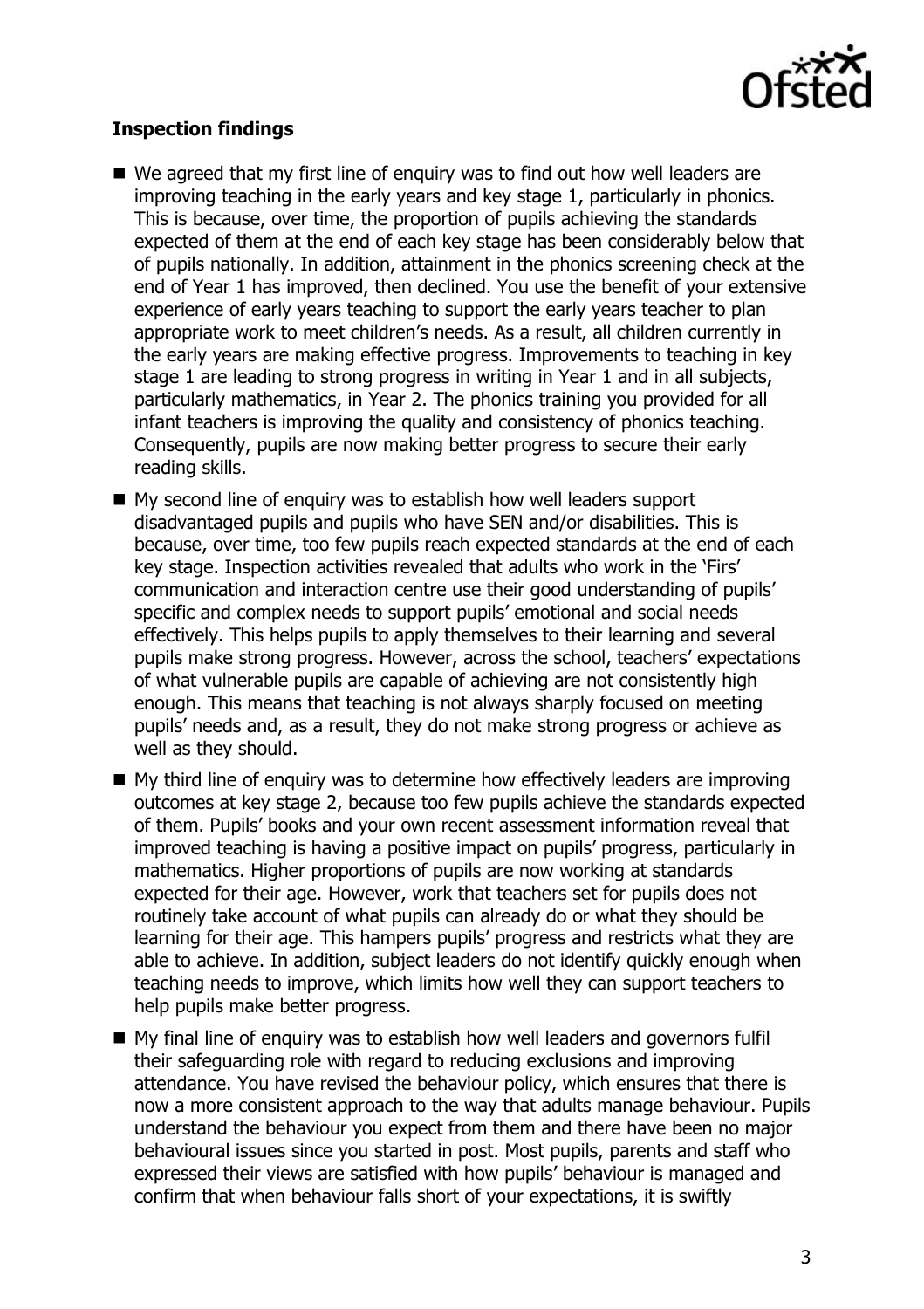

corrected. The school carefully follows up all absences and you work closely with parents, which has helped you to improve attendance. Some pupils have higher absence, which you are committed to reducing; however, other pupils are absent for legitimate and unavoidable reasons.

## **Next steps for the school**

Leaders and those responsible for governance should ensure that:

- $\blacksquare$  they continue to rapidly improve the quality of the teaching of reading, writing and mathematics across the school, to make sure that more pupils reach expected standards at the end of each key stage
- teachers' assessment more accurately identifies what pupils can already do, so that work consistently challenges them to make strong progress
- targeted support for disadvantaged pupils and pupils who have SEN and/or disabilities, particularly in mainstream classes, accelerates their progress so that they catch up
- $\blacksquare$  leaders at all levels quickly identify when teaching needs to improve, so that they can intervene and support pupils to make better progress
- **q** governors develop a better understanding of pupils' progress so they can monitor the work of the school more effectively and hold leaders to account
- $\blacksquare$  they continue to build on the positive relationships with parents to make sure that all pupils attend regularly.

I am copying this letter to the chair of the governing body, the director of education for the Diocese of Gloucester, the regional schools commissioner and the director of children's services for Gloucestershire. This letter will be published on the Ofsted website.

Yours sincerely

Catherine Beeks **Ofsted Inspector**

### **Information about the inspection**

We carried out most activities with you and the special educational needs coordinator (SENCo). I had a meeting with the chair of governors and a phone conversation with the local authority adviser. We scrutinised the school's single central record and attendance information and discussed your safeguarding procedures. We had a meeting to review your latest assessment information and I reviewed the school's self-evaluation summary and development plans. We undertook learning walks with either you or the SENCo, to review learning in several classes. We spoke with pupils in lessons, and during breaktime and lunchtime. I had